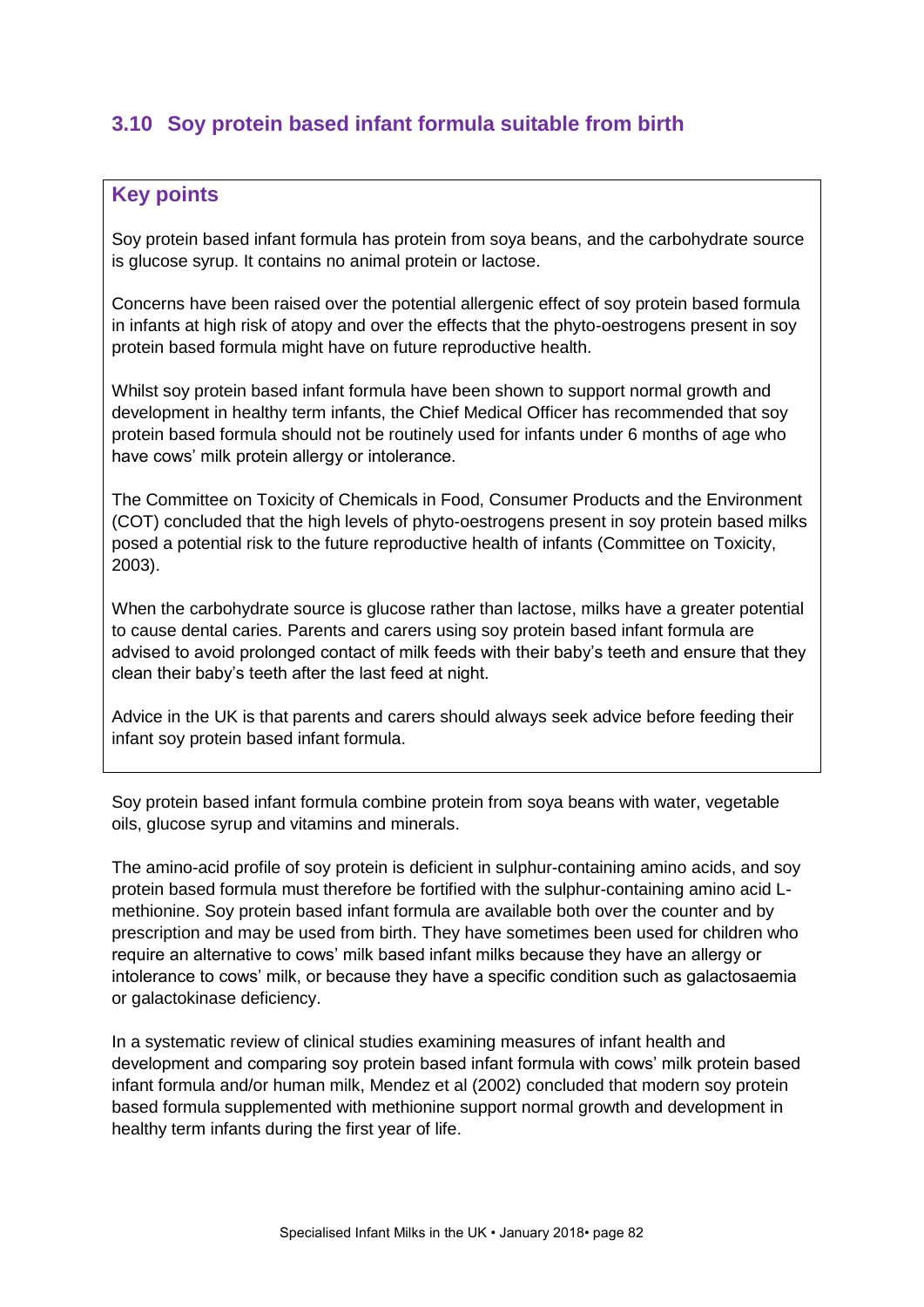Soy protein based infant formulas have often been used as an alternative to cows' milk protein based infant milks in children with cows' milk protein allergy (CMPA). In a review of trials comparing the effect of prolonged feeding of soy protein based infant formula and of cows' milk protein based infant formula, meta-analysis found no significant difference in childhood asthma incidence, childhood eczema incidence or childhood rhinitis. The authors concluded that soy protein based formula cannot be recommended for allergy prevention or food intolerance in infants at high risk of atopy (Osborn and Sinn, 2006).

It is recognised that a proportion of children with CMPA are also allergic to soy protein. The Chief Medical Officer has recommended that soy protein based infant formula should not be used as the first line of treatment for infants under 6 months of age who have CMPA or cows' milk protein intolerance, as this is the period when they are most likely to become sensitised to soy protein (Chief Medical Officer, 2004). ESPGHAN recommends that soy protein based infant formula should not be used for infants under 6 months of age and that the use of therapeutic milks based on extensively hydrolysed proteins (or amino-acid preparations if hydrolysates are not tolerated) should be preferred to the use of soy protein formula in the treatment of cows' milk protein allergy (Agostoni et al, 2006).

Soy protein based infant formula contain much higher levels of phyto-oestrogens than formula based on cows' milk protein. Setchell et al (1998) estimated that infants aged 1 to 4 months who were fed soy protein based formula would receive 6-12mg/kg of body weight of phyto-oestrogens per day, compared to 0.7-1.4mg/kg of body weight per day for adults consuming soy protein based products. There has been very little research into the effects of consumption of phyto-oestrogens from soy protein based formula in very young infants. However, research in animals suggests that phyto-oestrogens can have detrimental effects on reproductive function, immune function and carcinogenesis. In a review of the scientific evidence on soy protein based formula, the Committee on Toxicity of Chemicals in Food, Consumer Products and the Environment (COT) concluded that the high levels of phytooestrogens present in soy protein based formula posed a potential risk to the future reproductive health of infants (Committee on Toxicity, 2003).

More recent research has looked at potential links between soy infant formula and seizures in children with autism (Westmark, 2014) with a hypothesis that phyto-oestrogens in soy protein based infant formula can contribute to lower seizure threshold. Whilst this study reports links using data from retrospective data collection and therefore cannot confirm an association, it reiterates the need for caution in the use of soy protein based formula in infancy.

The required composition of soy protein based infant formula is different to that of cows' milk based formula for a number of micronutrients including iron and phosphorus due to differences in bioavailability.

Soy protein based formula are suitable for vegetarians but not for vegans.

Advice in the UK is that parents should always seek advice before feeding their infant soy protein based infant formula.

There is now only one soy protein based infant formula on the market – SMA Wysoy – as Cow & Gate Infasoy has been withdrawn from sale. The nutritional composition and ingredients used in SMA Wysoy are given in Table 14.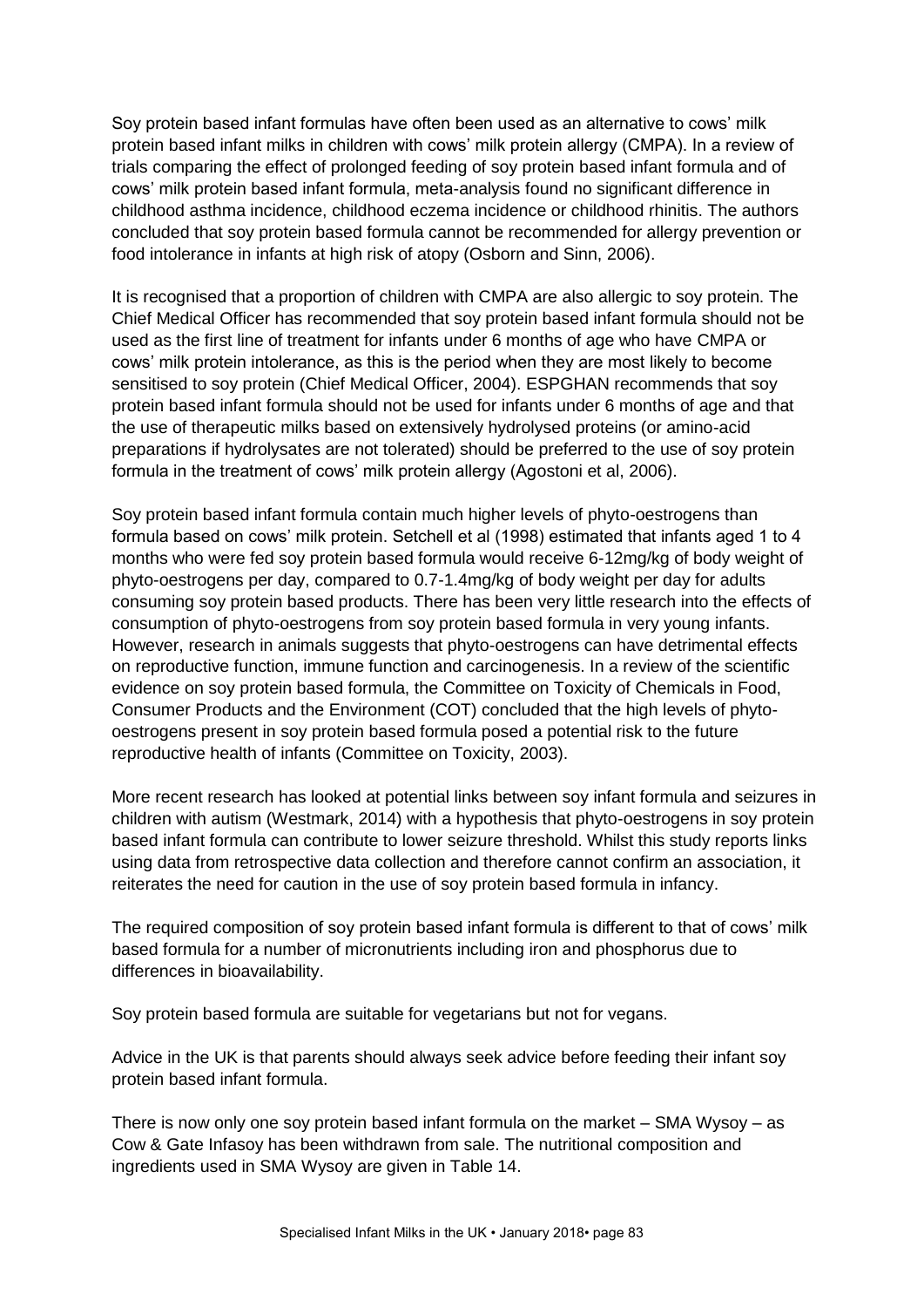## **TABLE 14. The nutritional composition of soy protein based infant formula suitable from birth**

| <b>Nutrients per 100ml</b>             | <b>SMA Wysoy</b>                       |
|----------------------------------------|----------------------------------------|
|                                        |                                        |
| <b>MACRONUTRIENTS</b>                  |                                        |
| <b>Energy kcal</b>                     | 67                                     |
| Protein g                              | 1.8                                    |
| Carbohydrate g                         | 6.9                                    |
| <b>Carbohydrate source</b>             | Dried glucose syrup                    |
| Fat g                                  | 3.6                                    |
| <b>Fat source</b>                      | Palm, soya, coconut and sunflower oils |
| <b>Added LCPs ARA</b>                  | ✓                                      |
| <b>DHA</b>                             | ✓                                      |
| <b>LCP source</b>                      | Fungal/algal oils (vegetable source)   |
| <b>MICRONUTRIENTS</b>                  |                                        |
| <b>Vitamins meeting</b>                | ✓                                      |
| regulations                            | ✓                                      |
| <b>Minerals meeting</b><br>regulations |                                        |
| <b>VITAMINS</b>                        |                                        |
| Vitamin A µg-RE                        | 75                                     |
| Vitamin C mg                           | 9                                      |
| Vitamin E mg                           | 0.74                                   |
| Vitamin D µg                           | 1.2                                    |
| Vitamin K µg                           | 10                                     |
| Thiamin $(B_1)$ µg                     | 100                                    |
| Riboflavin $(B_2)$ µg                  | 110                                    |
| Niacin µg                              | 500                                    |
| Vitamin $B_6 \mu g$                    | 60                                     |
| Vitamin $B_{12} \mu g$                 | 0.18                                   |
| Folic acid µg                          | 13                                     |
| Biotin µg                              | $\overline{2}$                         |
| Pantothenic acid µg                    | 370                                    |
| <b>MINERALS</b>                        |                                        |
| Calcium <sub>mg</sub>                  | 67                                     |
| Chloride mg                            | 43                                     |
| Copper µg                              | 30                                     |
| lodine µg                              | 12                                     |
| Iron mg                                | 0.8                                    |
| Magnesium mg                           | 6.7                                    |
| Manganese µg                           | 20                                     |
| Phosphorus mg                          | 50                                     |
| Potassium mg                           | 72                                     |
| Selenium µg                            | 1.4                                    |
| Sodium mg                              | 19                                     |
| Zinc mg                                | 0.6                                    |
| <b>ADDED INGREDIENTS</b>               |                                        |
| <b>Structured vegetable oils</b>       | ×                                      |
| <b>Prebiotics</b>                      | ×                                      |
| <b>Nucleotides</b>                     | ✓                                      |
| <b>Inositol</b>                        | ✓                                      |
| <b>Taurine</b>                         | ✓                                      |